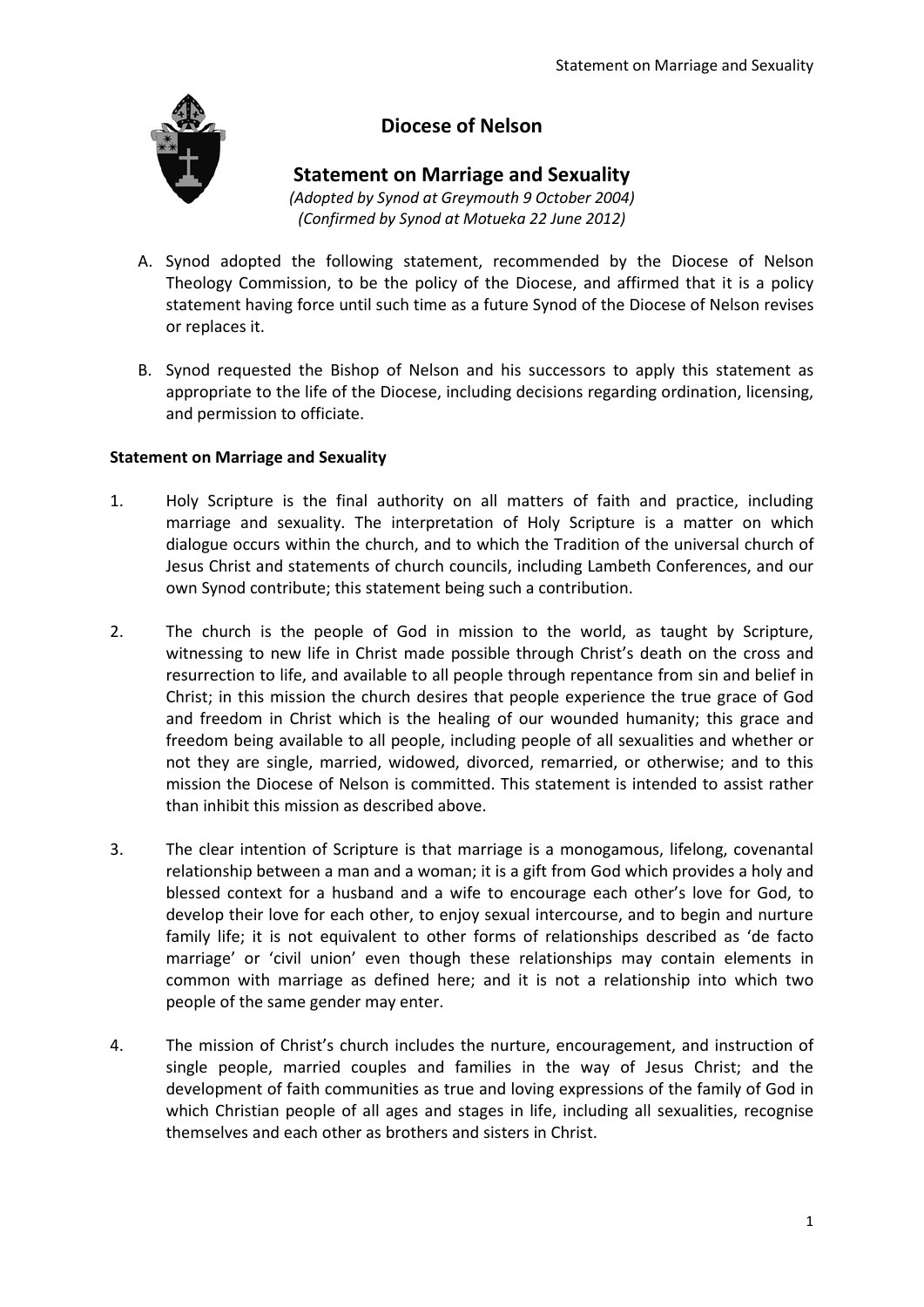- 5. As an expression of the mission of the church and of this Diocese's commitment to marriage as defined above, ordained priests in the Diocese of Nelson are encouraged to conduct marriage services (providing such conduct is in accordance with Title G Canon 3 of Marriage and relevant civil laws which apply); but because of our commitment to marriage no licensed minister, lay or ordained, may participate in leading any service, ritual, ceremony, or blessing of a relationship which is similar to marriage such as a 'civil union', whether such relationship is between two people of opposite sexes or the same sex, and whether or not such relationship is legally recognized in Aotearoa New Zealand or any other country or formally recognized by the Anglican Church of Aotearoa New Zealand and Polynesia.
- 6. Singleness is an honourable way of life specifically endorsed by Jesus' own example and by the Scriptures. The Diocese of Nelson acknowledges a continuing tension in the life of the church as it seeks to honour both marriage and singleness. (Singleness is here defined as not being in a sexual relationship with another person).
- 7. Honouring both marriage and singleness in today's church involves facing sensitive pastoral questions concerning people who identify themselves as homosexual, are divorced, or divorced and remarried.
- 8. While acknowledging that a range of views concerning sexuality exists within God's church at this time, the Diocese of Nelson itself maintains the view that Scripture endorses marriage between a man and a woman as the only acceptable domain for sexual relationships, and therefore does not endorse sexual relationships between people of the same gender.
- 9. Consistent with clause 8 above the Diocese of Nelson requires its licensed ministers, ministers with permission to officiate, and office-holders to be either single (that is, not in a sexual relationship with another person) or married; and if married to be sexually faithful to their spouse.
- 10. The Diocese of Nelson determines for the guidance of the Bishop of Nelson that clause 8 and 9 above interprets and further defines Title D Canon 1 Part 10.4 and 10.4.1 which read:
	- 10.4 CHASTITY:

Chastity is the right ordering of sexual relationships.

- 10.41 Ministers are to be chaste. Promiscuity is incompatible with chastity.
- 11. The Diocese of Nelson recognises a specific challenge to its mission at this time when voices in the world and in the church are calling for a different assessment of the morality of same sex relationships than that given in this statement; it encourages ministers and congregations to work creatively and compassionately to welcome all people into our churches, especially in this context, people who identify themselves as homosexual.
- 12. The Diocese of Nelson expects that any licensed ministers, ministers with permission to officiate, and office holders in the Diocese will uphold the views of the Diocese as expressed in this statement, both by their example of lifestyle and in their teaching and in any public statements they should make.